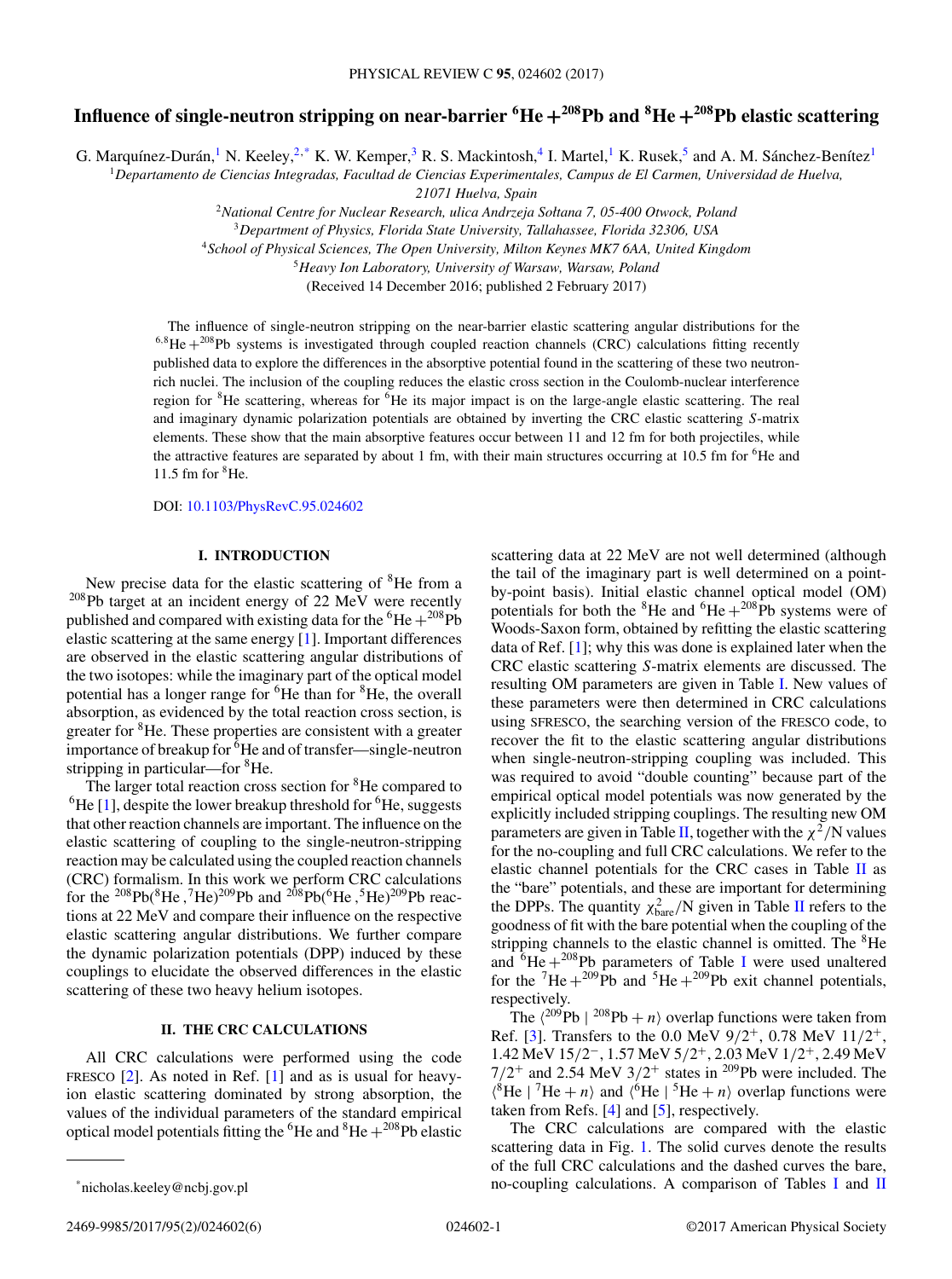<span id="page-1-0"></span>TABLE I. Optical potential parameters obtained by refitting the 22 MeV  ${}^{8}$ He and  ${}^{6}$ He  $+{}^{208}$ Pb elastic scattering data of Ref. [\[1\]](#page-5-0). Radii follow the convention  $R_i = r_i \times A_i^{1/3}$  fm and  $r_c = 1.3$  fm. These parameters were also used for the exit channel <sup>7</sup>He +<sup>209</sup>Pb and <sup>5</sup>He +<sup>209</sup>Pb ontical potentials, respectively.  ${}^{5}$ He  $+{}^{209}$ Pb optical potentials, respectively.

| Projectile V $r_V$ $a_V$ W $r_W$ $a_W$ $\sigma_R$ (mb) $\chi^2/N$ |  |  |  |                                              |      |
|-------------------------------------------------------------------|--|--|--|----------------------------------------------|------|
| ${}^{8}$ He                                                       |  |  |  | 143.7 1.631 0.587 37.1 1.481 1.148 1529 3.77 |      |
| ${}^{6}$ He                                                       |  |  |  | 147.4 1.237 0.618 19.8 1.090 1.766 1425      | 0.97 |

shows that good fits to the data could be recovered simply by reducing the depth of the imaginary part of the entrance channel potential  $(W)$  in both cases. Thus, at this energy, coupling to the single-neutron stripping accounts for about 37% and 21% of the imaginary potentials in the  ${}^{8}$ He +  ${}^{208}$ Pb and  ${}^{6}\text{He} + {}^{208}\text{Pb}$  systems, respectively. Figure 1 shows that this is reflected in the relatively large coupling effect on the elastic scattering. If we take the reduction in  $\chi^2/N$  induced by the coupling, i.e., the ratio of  $\chi^2_{\text{bare}}/N$  to  $\chi^2_{\text{CRC}}/N$ , as a crude quantitative estimate of the coupling effect we find that it is stronger for  ${}^{8}$ He (a factor of about 3.7) than for  ${}^{6}$ He (a factor of about 2.9). There is also a conspicuous qualitative difference in the observed coupling effect for the two systems in that, for  ${}^{8}$ He  $+{}^{208}$ Pb, coupling to the single-neutron stripping gives rise to a significant reduction of the elastic scattering cross section in the region where the Coulomb-nuclear interference peak would normally occur. For  ${}^{6}$ He  $+{}^{208}$ Pb the single-neutronstripping coupling effect is negligible in the same angular region.

In Table [III](#page-2-0) we give the total reaction cross sections ( $\sigma_R$ ) for the bare and CRC calculations and the summed  $1n$ -stripping cross sections ( $\sigma_{1n}$ ) for the CRC calculations. The <sup>6</sup>He  $\sigma_{1n}$ value is similar to the result (153 mb) of a distorted-wave Born approximation calculation for the  ${}^{6}$ He +  ${}^{206}$ Pb system at an incident energy of 18 MeV [\[6\]](#page-5-0), taking into account the higher incident energy here. The  ${}^{6}$ He +  ${}^{206}$ Pb value, as part of a wider analysis, is compatible with the measured inclusive  ${}^{4}$ He yield in that case. There are two things to note from this comparison: First, the much larger—by a factor of 1.8—spectroscopic factor for  ${}^{8}$ He  $\rightarrow {}^{7}$ He + n compared to that for <sup>6</sup>He  $\rightarrow$  <sup>5</sup>He + *n* does not give rise to a correspondingly greater summed 1n-stripping cross section. The calculated 1n-stripping cross sections are therefore not correlated with the influence of coupling to these channels on the entrance channel imaginary potentials as quantified by the reduction in the well depths. Second, the CRC summed  $1n$ -stripping cross sections are some 20% greater than the increases in the respective total reaction cross sections induced by the



FIG. 1. (a) 22 MeV  ${}^{8}$ He + <sup>208</sup>Pb elastic scattering angular distribution. (b) 22 MeV  ${}^{6}$ He  $+{}^{208}$ Pb elastic scattering angular distribution. The solid and dashed curves denote the full CRC and "bare", no-coupling calculations, respectively. Note the linear cross section scales.

coupling (cf.  $\Delta \sigma_R = \sigma_R^{\text{CRC}} - \sigma_R^{\text{bare}}$ ); therefore the couplings must induce a corresponding decrease in the cross sections in other channels not considered explicitly here, e.g., fusion. This is by no means universal behavior, and channel coupling can sometimes act as a "doorway" leading to an increase in cross sections to other channels. As an example, for 30.3 MeV protons on  ${}^{40}Ca$ , coupling to neutron pickup states [\[7\]](#page-5-0) leads to an increase in the reaction cross section about 5 times greater than the summed cross section to the states of  $^{39}$ Ca explicitly coupled to. However, also for 30.3 MeV protons on  ${}^{40}Ca$ , for coupling to a set of vibrational states [\[8\]](#page-5-0), the reaction cross section increases about 24% more than the combined inelastic cross section. The other extreme occurs when channel coupling

TABLE II. Best-fit entrance-channel optical potential parameters obtained from the 22 MeV  $^{208}$ Pb( $^8$ He,  $^7$ He) $^{209}$ Pb and  $^{208}$ Pb( $^6$ He,  $^5$ He) $^{209}$ Pb CRC calculations. Radii follow the convention  $R_i = r_i \times A_i^{1/3}$  fm and  $r_C = 1.3$  fm. Values of  $\chi^2/N$  for these potentials are given for the no-coupling (bare, see text) and full CRC calculations.

| Projectile      |       | r <sub>v</sub> | $a_v$ |      | $r_W$ | $a_W$ | $\sigma_R$ (mb) | /N<br>$\chi^2_{\text{bare}}$ | $\lambda$ crc $/$ <sup>N</sup> |
|-----------------|-------|----------------|-------|------|-------|-------|-----------------|------------------------------|--------------------------------|
| ${}^{8}$ He     | 143.7 | 1.631          | 0.587 | 23.5 | 1.481 | 1.148 | 1525            | 14.4                         | 3.93                           |
| $^6\mathrm{He}$ | 147.4 | 1.237          | 0.618 | 15.6 | .090  | 1.766 | 1412            | 4.69                         | 1.61                           |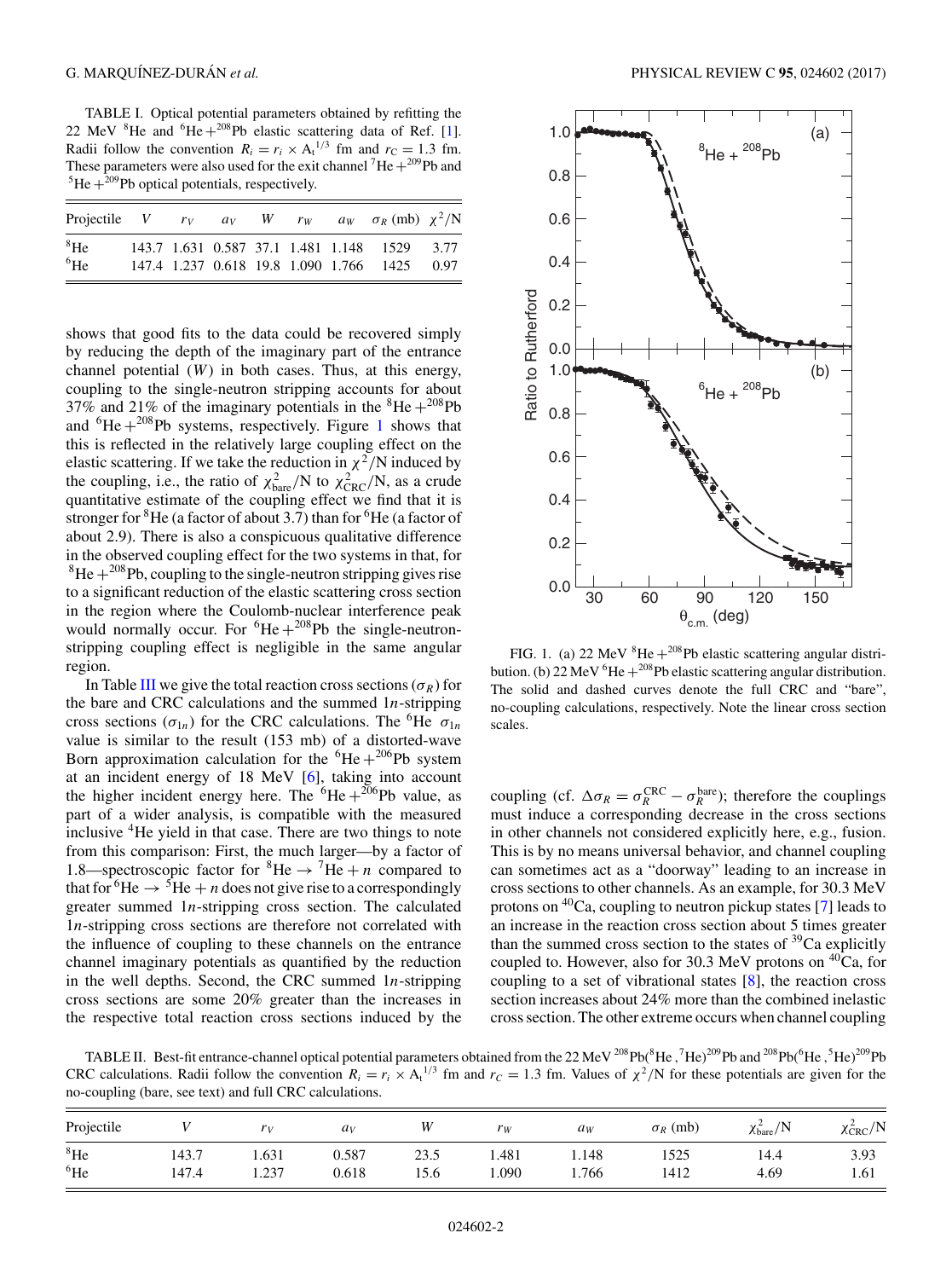<span id="page-2-0"></span>TABLE III. Total reaction cross sections ( $\sigma_R$ ) for the bare and CRC calculations and summed 1*n*-stripping cross sections ( $\sigma_{1n}$ ) for the CRC calculations. See text for an explanation of  $\Delta \sigma_R$ .

| Projectile  | $\sigma_R^{\text{bare}}$ (mb) | $\sigma_{R}^{\text{CRC}}$ (mb) | $\Delta \sigma_R$ (mb) | $\sigma_{1n}$ (mb) |
|-------------|-------------------------------|--------------------------------|------------------------|--------------------|
| ${}^{8}$ He | 1321                          | 1525                           | 204                    | 243                |
| ${}^{6}$ He | 1229                          | 1412                           | 183                    | 219                |

leads to a *decrease* in total reaction cross section, as is the case for <sup>6</sup>Li breakup in Ref. [\[9\]](#page-5-0).

Given that the  $1n$ -stripping reaction is similarly well matched in  $Q$  value and angular momentum for the two cases it may seem surprising that the calculated stripping cross sections  $(\sigma_{1n})$  do not differ by approximately the same factor (1.8) as the projectile overlap spectroscopic factors, the target overlap spectroscopic factors being the same. However, the exit channel optical potentials are different in the two cases and test calculations employing identical parameters (the <sup>6</sup>Li global potential of Cook [\[10\]](#page-5-0)) for each system found that while the elastic scattering was almost unaffected the predicted stripping cross sections did change significantly. The  $^{208}Pb(^{8}He$ ,  $^{7}He)^{209}Pb$  result was most affected, increasing by 100 mb to give a summed cross section approximately a factor of 1.4 times greater than the corresponding  $^{208}Pb(^{6}He$ ,  $^{5}He)^{209}Pb$  one, much closer to the ratio of the projectile overlap spectroscopic factors. It is impossible to say which value for the  $^{208}Pb(^{8}He$ ,  $^{7}He)^{209}Pb$ stripping cross section is most realistic; comparison with the inclusive <sup>6</sup> He yield is inconclusive since <sup>6</sup> He ejectiles may also result from  $^{208}Pb(^{8}He, ^{6}He)^{210}Pb$  transfer and breakup reactions and  ${}^{6}$ He +n coincidence measurements are not possible with currently available <sup>8</sup>He beam intensities. Empirical optical potentials for  ${}^{7}$ He and  ${}^{5}$ He projectiles are, of course, unavailable due to the unbound nature of these nuclei. Thus, the test calculations show that while the calculated stripping cross section for the <sup>8</sup>He projectile is rather sensitive to the choice of exit channel optical potential—which cannot be fixed reliably with available data—the phenomenon under investigation, the influence of the coupling on the elastic scattering angular distributions, is much less so. This apparent lack of correlation between the magnitude of the stripping cross section and the influence of the stripping coupling on the elastic scattering is by no means unusual; it is often found that a large cross section is no guarantee that a particular reaction will have a large coupling effect on the elastic scattering and *vice versa*.

Before considering the DPPs, which were obtained by inversion of the elastic scattering  $S$ -matrix  $S_L$  using the iterative-perturbative (IP)  $S_L \rightarrow V(r)$  inversion method [\[11\]](#page-5-0), we examine the coupling effect on  $S_L$ . It is important for such inversion to eliminate any small-amplitude numerical "noise" from  $S_L$ ; such noise does not affect the observables, the angular distributions in this case, but can cause difficulties in the inversion process. After some experimentation it was found that calculations based on optical model potentials with somewhat deeper imaginary parts in the nuclear interior (i.e., with larger  $W$  values) than those published in Ref.  $[1]$ eliminated almost all such noise from the S-matrix elements.



FIG. 2. (a)  $|S_L|$  and (b)  $\arg(S_L)$  for 22 MeV  ${}^{8}$ He +  ${}^{208}$ Pb. (c)  $|S_L|$ and (d)  $\arg(S_L)$  for 22 MeV <sup>6</sup>He  $+^{208}$ Pb. The solid and dashed curves denote the full CRC and bare, no-coupling calculations, respectively. The dotted curves denote the corresponding quantities obtained from optical model fits with the parameters of Table [I.](#page-1-0)

In Fig. 2 we show both  $\arg(S_L)$  and  $|S_L|$  for <sup>8</sup>He and <sup>6</sup>He for the bare, no-coupling calculations and the full CRC calculations. For comparison we also show the  $S_L$  generated by optical model calculations using the parameters of Table [I.](#page-1-0)

We see immediately that for both systems the most conspicuous coupling effect is on  $arg(S_L)$ ; although the effect on  $|S_L|$  is by no means negligible that on  $arg(S_L)$  is large, particularly so for  ${}^{6}$ He  $+{}^{208}$ Pb. There are, however, significant differences in the coupling effect for the two systems. It is just visible on Fig. 2 (a) that  $|S_L|$  for <sup>8</sup>He + <sup>208</sup>Pb exhibits a "wrong way" coupling effect  $[9]$  in that the 1*n*-stripping coupling *increases*  $|S_L|$  for low ( $L < 5$ ) partial waves, whereas for  ${}^{6}$ He we see the more usual reduction of  $|S_L|$  by the coupling for all L. The small increase in  $|S_L|$  near  $L = 0$ may be linked to the fact, which is not very clear in the linear plot of Fig. [1,](#page-1-0) that the angular distribution at  $180^\circ$ for <sup>8</sup>He, while falling lower by an order of magnitude than for <sup>6</sup> He, is actually slightly *increased* by the coupling. For <sup>8</sup>He,  $|S_L|$  is visibly reduced by the stripping coupling up to  $L \approx 28$  whereas, for <sup>6</sup>He,  $|S_L|$  is almost unmodified beyond  $L \approx 21$ . The largest differences are, however, in the effect of coupling on  $arg(S_L)$ . For <sup>8</sup>He, the 1*n*-stripping coupling eliminates the slight positive peak in  $arg(S_L)$  at  $L \approx 12$  and in general has a large effect, making  $arg(S_L)$  more negative at all L. The coupling influence on  $arg(S_L)$  for <sup>6</sup>He is much more important, acting to make  $arg(S_L)$  considerably more negative for most partial waves. We note that  $|S_L|$  for the OM fits to the elastic scattering data agrees quite well with  $|S_L|$  for the CRC calculations—the slightly worse agreement for <sup>6</sup>He probably reflects the fact that the  ${}^{6}$ He +  ${}^{208}$ Pb CRC result is not quite as close to the optical model best fit as is the case for <sup>8</sup>He—but the agreement for  $arg(S_L)$  is not so good. This is particularly striking for <sup>6</sup>He where the optical model is much closer to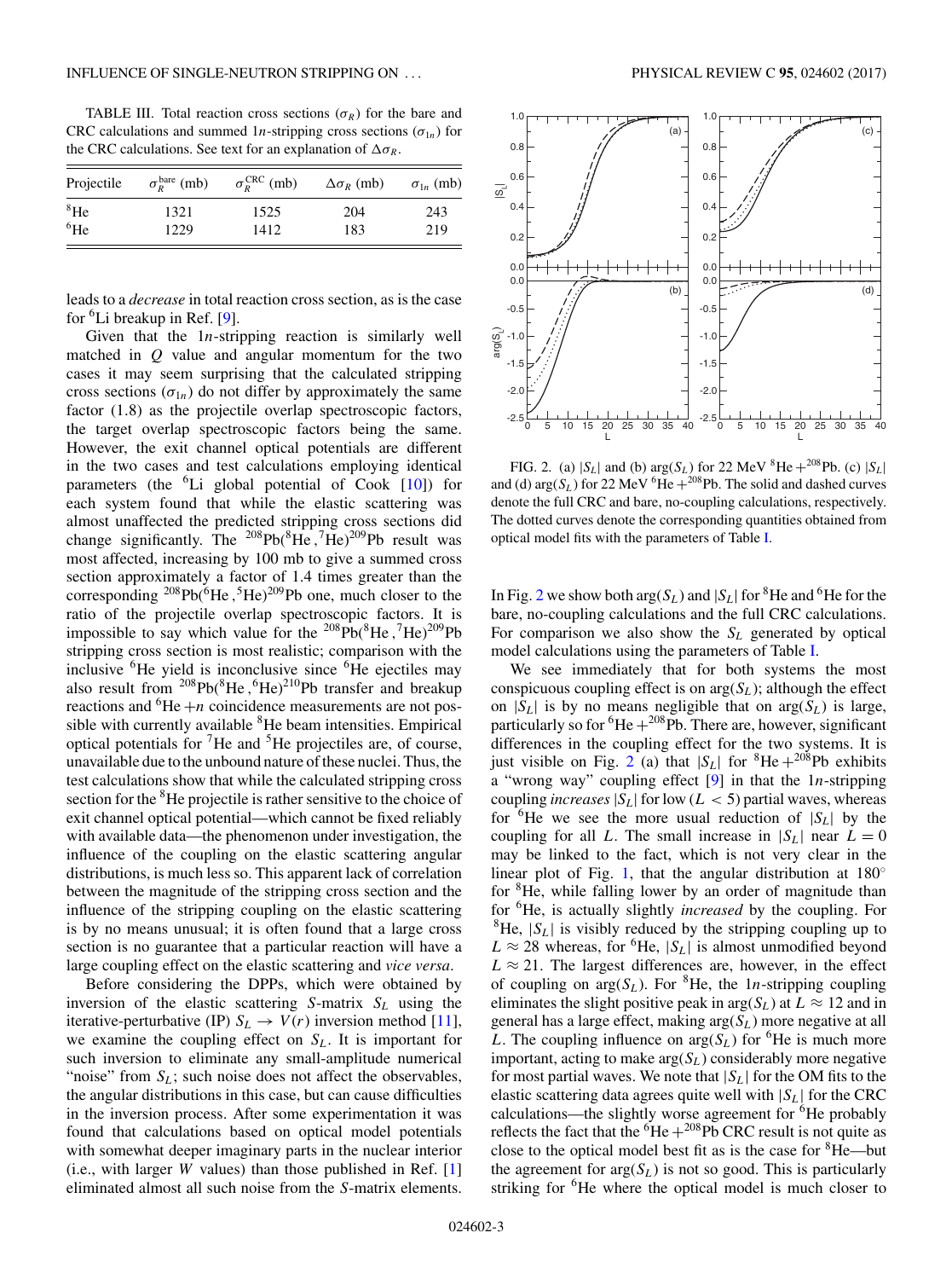the no-coupling result than the full CRC one, despite the fact that the full CRC calculation gives an angular distribution much closer to the best-fit optical model one than the bare calculation. This suggests that for these systems where the imaginary potential appears to have the dominant influence on the elastic scattering angular distributions the observable—the angular distribution—is much less sensitive to  $arg(S_L)$  than to  $|S_L|$ . This is probably because in such systems there is no interference between near-side and far-side amplitudes. For light-ion scattering, nucleons in particular, changes in  $arg(S_L)$  correspond primarily to changes in the real potential and changes in  $|S_L|$  correspond primarily to changes in the imaginary part. However, for strongly absorbed projectiles, the reverse can be the case (see Ref. [\[12\]](#page-5-0)).

### **III. THE DYNAMIC POLARIZATION POTENTIALS**

In Fig. 3 we compare the DPPs induced by  $1n$  stripping in the  ${}^{8}$ He +  ${}^{208}$ Pb and  ${}^{6}$ He +  ${}^{208}$ Pb systems as obtained by  $S_L \rightarrow V(r)$  inversion. The DPPs are arrived at by subtracting the relevant bare optical model potentials from the potentials obtained by inverting the  $S_L$  of the full CRC calculations. While it is immediately apparent that there are important similarities in the DPPs for the two systems it is also clear that there are significant differences. The similarities are largely qualitative; both systems exhibit significant attractive real and absorptive imaginary features, although the <sup>6</sup>He DPP does have two large repulsive peaks flanking the region of attraction and a large emissive peak centered at about 9 fm that are not present in the <sup>8</sup>He DPP. The somewhat undulatory ("wavy") nature of the DPPs is a general property of local and L-independent DPPs that exactly represent the contribution of coupled channels. It has been shown in Ref. [\[13\]](#page-5-0) that



FIG. 3. Real (a) and imaginary (b) parts of the DPP due to  $1n$ stripping for 22 MeV  ${}^{8}$ He +  ${}^{208}$ Pb (solid curves) and  ${}^{6}$ He +  ${}^{208}$ Pb (dashed curves). See text for an explanation of the hatched and shaded areas.

these undulations can be related to the angular momentum dependence of the formal DPP (see Ref. [\[14\]](#page-5-0)).

The significant differences in the DPPs for the two systems are as follows: (i) the magnitudes of the main features of the <sup>6</sup>He DPP are larger than those for <sup>8</sup>He and (ii) the main attractive and absorptive features of the <sup>8</sup>He DPP occur at significantly larger radii than do the corresponding features of the <sup>6</sup> He DPP. For the absorption this displacement is approximately 1 fm while for the attraction it is perhaps somewhat less, although the wider, more structured nature of the attractive feature in <sup>8</sup>He makes the comparison less precise for the real part of the DPP. All these structures are at radii smaller than the strong absorption radii as extracted from the CRC calculations, 13.5 fm for  ${}^{8}$ He +  ${}^{208}$ Pb and 12.5 fm for  ${}^{6}$ He + ${}^{208}$ Pb, defined as the distance of closest approach of a classical Coulomb orbit for L where  $|S_L^{\text{CRC}}|= 0.5$ . The imaginary DPPs are also outside the radial region where the various Woods-Saxon form empirical optical model potentials obtained by alternative fits to the data for a given projectile coincide  $[1]$ , denoted by the shaded area in Fig.  $3(b)$ . The most conspicuous features of the real DPPs, however, do fall within the regions where the corresponding real parts of these empirical optical model potentials cross, denoted by the hatched and shaded areas in Fig.  $3(a)$  for <sup>6</sup>He and <sup>8</sup>He, respectively.

How, then, are the inverted potentials, and the resulting DPPs, to be interpreted? The following main features of the DPPs are well established by the inversion process: the absorptive structures centered at 11 and 12 fm in Fig.  $3(b)$ and the attractive structures centered at 10.5 and 11.5 fm in Fig.  $3(a)$ . Clearly, if the DPPs were omitted, thus leaving the bare potential, the angular distributions would not fit the data. However, the real DPPs largely lie in radial ranges where the details of the potential are not strongly determined by the fit to the data. There are problems evaluating the imaginary DPPs that lie in the region where the angular distributions determine the parameters of a Woods-Saxon potential quite well. For that reason the oscillations in the imaginary DPPs in the shaded area of Fig. 3(b) are experimentally unverifiable. Moreover, we have seen that the elastic scattering angular distributions can be quite well fitted by CRC calculations where the parameters of the imaginary part of the Woods-Saxon potential alone are adjusted (see Table [I\)](#page-1-0). The DPP represented as the difference of the refitted and bare potentials therefore has a zero real component in this representation.

Thus, although the radial forms of the real and imaginary DPPs are well established by the inversion procedure, their specific forms appear to be inaccessible to experiment. It could therefore be argued that the details of the DPPs belong more to metaphysics than to physics, but this is not so for several reasons: (i) At higher energies, we expect that elastic scattering will be able to discern the radial shapes of the OMP for the same reactions, opening the possibility of a consistent picture of local DPPs over a range of energies and for different projectile-target combinations. (ii) The DPPs determined here are the local and L-independent equivalents of the formal DPPs. There is every possibility that this nonlocality will be important for barrier penetration, for example; it should be remembered that the OMP defined to fit elastic scattering may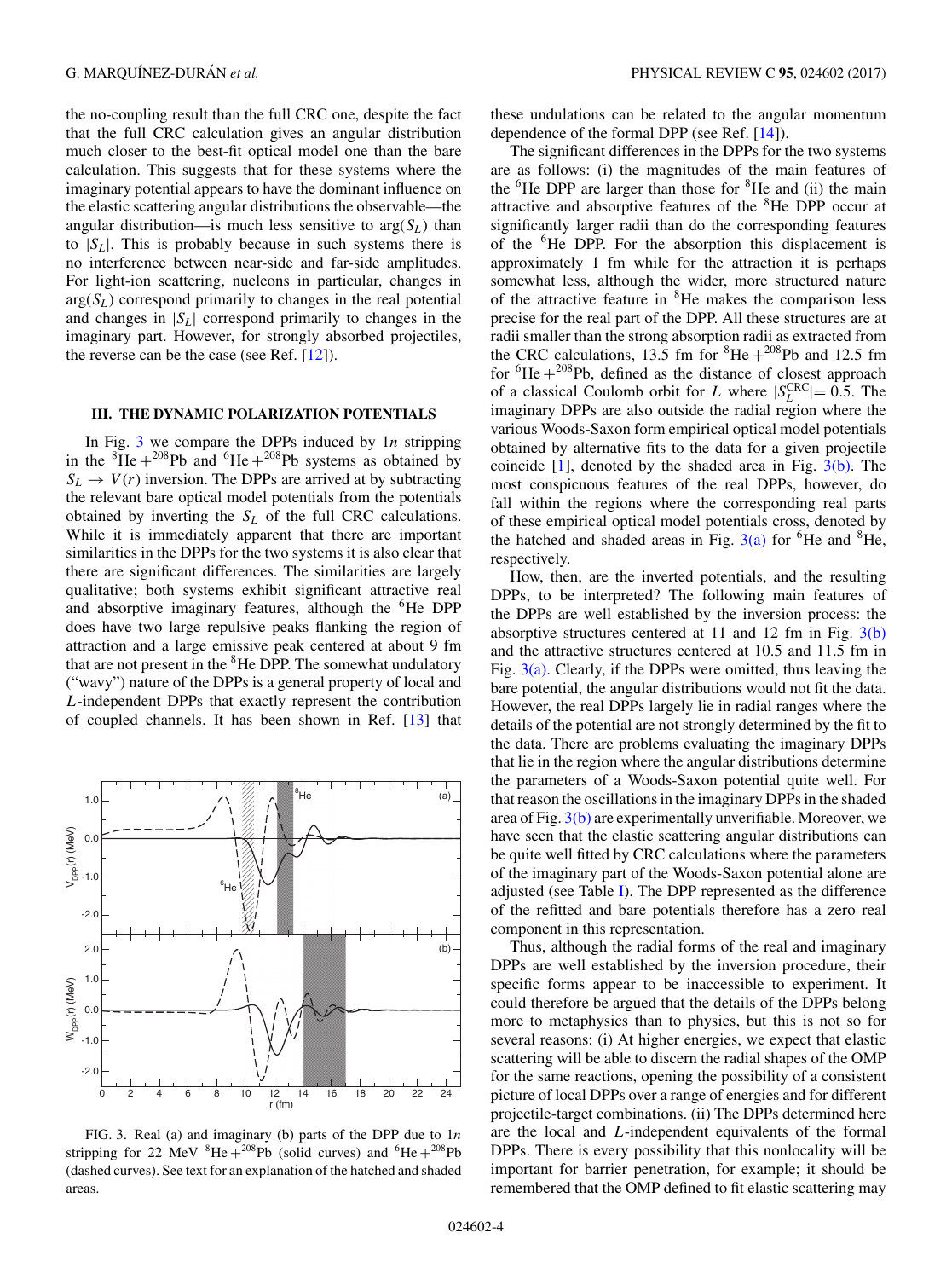not be the appropriate potential for other reactions. (iii) Related to this is the fact that the  $S_L$ -equivalent DPP is not identical to the wave-function-equivalent DPP; the implications of this are discussed by Hussein *et al.* [\[15\]](#page-5-0), and the exact  $S_L$ -equivalent DPPs calculated here afford the opportunity to compare the effects of these alternative representations of the DPP. (iv) The generation of DPPs by inelastic and reaction processes is a universal feature of nucleus-nucleus scattering, a fact often neglected in the evaluation of folding models which are almost invariably based on a local density assumption. This motivates a general understanding of dynamic polarization contributions.

We remark that there do exist elastic scattering cases, such as certain instances of nucleon scattering, where precise data have revealed the inadequacy of folding models and pointed to explicit  $L$  dependence that can be linked to reaction channel coupling. From this perspective, the present results have the possibility of becoming part of a more general understanding of nuclear interactions that goes beyond local folding models based on local density models. The present results also exemplify the inadequacy of the method, e.g., Ref. [\[16\]](#page-5-0), of determining DPPs by subtracting bare potentials from the potentials refitted to scattering observables calculated with coupled channels methods.

## **IV. SUMMARY AND DISCUSSION**

New precise angular distribution data for the elastic scattering of  ${}^{8}$ He from a  ${}^{208}$ Pb target at the near-barrier laboratory energy of 22 MeV are different in significant ways from the existing  ${}^{6}$ He +  ${}^{208}$ Pb elastic scattering data at the same incident energy. In this work we have investigated, for both systems, the influence on the elastic scattering of coupling to single-neutron-stripping channels by means of CRC calculations. We have then compared, for <sup>6</sup>He and <sup>8</sup>He projectile nuclei, the local and L-independent representations of the DPPs generated by this coupling.

Many processes in addition to coupling to stripping channels contribute, beyond the lowest-order folding model, to the interaction between projectiles and target nuclei. A particular example is projectile breakup which is known to generate a very long absorptive tail in the case of <sup>6</sup>He (see, e.g., Refs. [\[12,17\]](#page-5-0)). However, because there is no simple model for the breakup of <sup>8</sup>He, we have here limited our study to a comparison of the single-neutron-stripping coupling. We note that two-neutron stripping, i.e., the  $({}^{6}\text{He}, {}^{4}\text{He})$  and  $({}^{8}\text{He}, {}^{6}\text{He})$ reactions, is known to be an important contributor to the total reaction cross section for systems involving <sup>6</sup>He [18-23] and <sup>8</sup>He [\[24\]](#page-5-0) projectiles incident on heavy targets. However, realistic calculation of this reaction is not possible due to the large positive  $Q$  values that favor population of states in the <sup>210</sup>Pb residual nucleus at excitation energies where there is little or no structure information available.

The single-neutron-stripping coupling has a significant effect on the elastic scattering angular distributions for both systems (see Fig. [1\)](#page-1-0). However, there is a conspicuous qualitative difference between the two systems because the stripping coupling for  ${}^{8}$ He + ${}^{208}$ Pb gives rise to a significant reduction of the elastic scattering cross section in the angular region where the Coulomb rainbow peak would normally

occur, whereas for  ${}^{6}$ He + ${}^{208}$ Pb its influence is negligible in this region. This difference may be examined in more detail through a comparison of the DPPs, obtained in this work by inversion of the CRC  $S_L$ .

A conspicuous difference between the DPPs for the two systems is that the absorption generated by the  $1n$ -stripping coupling appears at a larger nuclear separation for <sup>8</sup>He than for  ${}^{\bar{6}}$ He. This is opposite to the case of the total absorption in these systems, as evidenced by the distance of closest approach where the elastic scattering first deviates significantly from the Rutherford value, which is much larger  $(19.5 \text{ fm})$  for <sup>6</sup>He than it is for  ${}^{8}$ He (16.2 fm) [\[1\]](#page-5-0). Coupling to breakup is known to induce long-range absorption for <sup>6</sup>He (see, e.g., Refs. [\[12,17\]](#page-5-0)) and may be assumed to have a similar, though weaker, effect for <sup>8</sup>He. It follows that the empirical optical model potential is dominated by the long-range breakup coupling effects in the region where it is well determined by the data, despite the influence demonstrated here of the single-neutron-stripping coupling on the elastic scattering angular distributions. It is for future work to determine whether this holds true at higher energies.

*All* elastic scattering is subject to dynamical processes that depend upon the specific nature of the interacting nuclei. These processes, of which the stripping coupling studied here is a single example, are not accounted for in folding models based on local density approximations. It is therefore desirable to establish systematic properties of the DPPs resulting from these processes. Moreover, because the formal DPPs are nonlocal and  $L$  dependent (see, e.g., Ref.  $[14]$ ) it is also desirable that the local equivalents be determined by an inversion procedure that fully captures these features in a local form. We note, for example, that the DPPs presented herein, which precisely reproduce the elastic channel  $S_L$ , exhibit certain undulatory features. Such features are, in fact, a general feature of DPPs, something that is not evident in DPPs calculated using the widely used weighted trivially equivalent local potential (TELP) procedure, for example, those in Ref. [\[15\]](#page-5-0). Explicit comparisons between exact S-matrix and weighted TELP inversions can be found in Refs. [\[25,26\]](#page-5-0). In specific cases the TELP and exact S-matrix inverted DPPs give similar results, leading to the same physical conclusions (see, e.g., Refs.  $[12,17]$  for the case of <sup>6</sup>He breakup), although Refs. [\[25,26\]](#page-5-0) show that one should be cautious about drawing conclusions from the details of TELP DPPs.

We have presented significant differences in the influence of coupling to single-neutron stripping on the elastic scattering angular distributions for the <sup>6</sup>He and <sup>8</sup>He +<sup>208</sup>Pb systems at the near-barrier laboratory frame energy of 22 MeV. The coupling effect on the imaginary parts of the optical model potentials was found to scale well with the difference in spectroscopic factor for the two projectile-ejectile overlaps, unlike the calculated stripping cross sections. This provides a further instance of the influence of coupling to a particular reaction not being correlated with the cross section calculated for that reaction. The DPPs indicate that the absorption due to single-neutron stripping takes place at larger radii for <sup>8</sup>He than for <sup>6</sup>He, in contrast to the total absorption in these systems. An investigation of the variation with incident energy of the DPPs is left for future work.